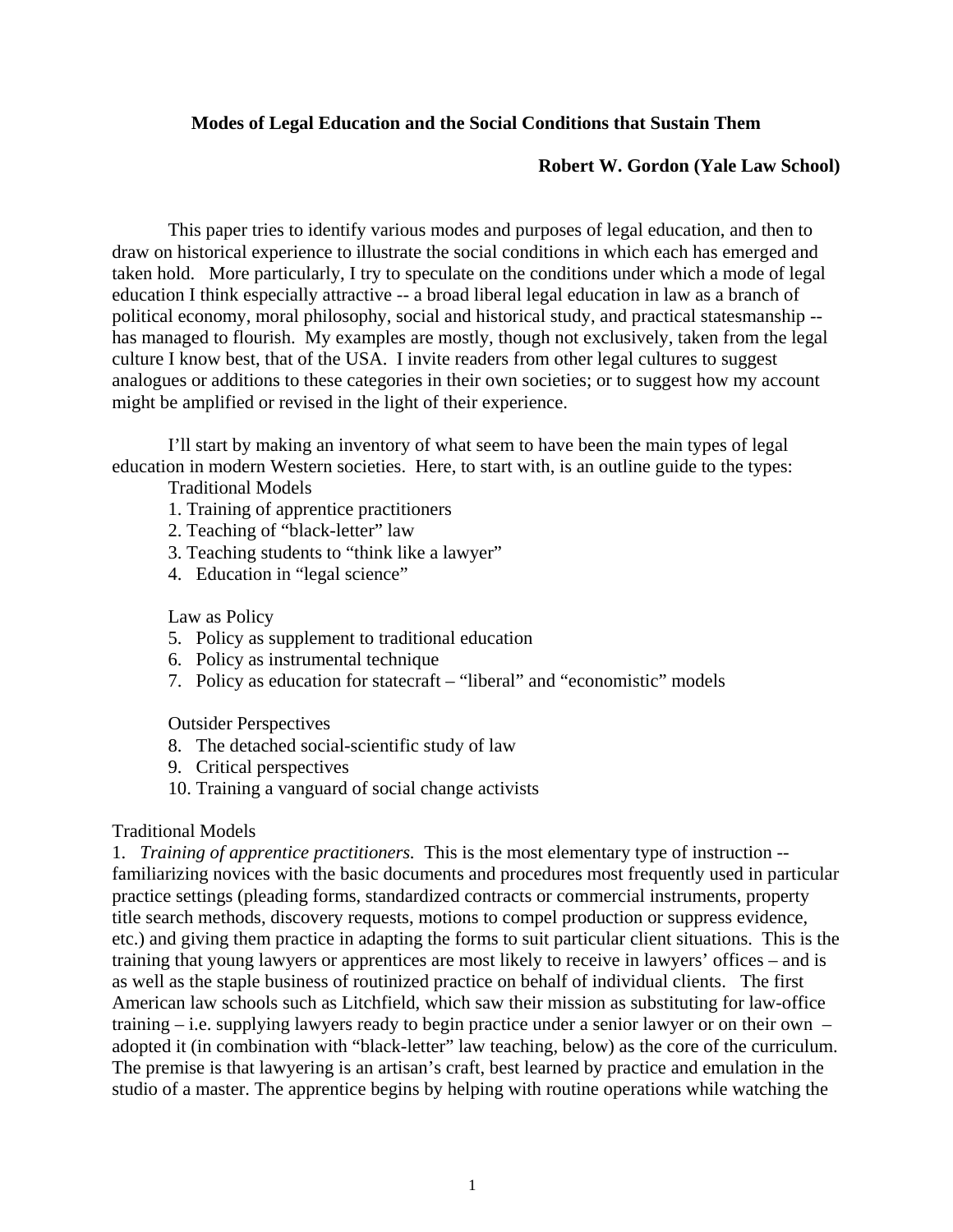master execute more complex ones, and gradually grows in skill. Even in highly specialized law practices today, of course, such craft elements and craft training predominate, perhaps especially but not exclusively in trial practice.

2. *Teaching of "black letter" law*, that is, the specific rules of the existing legal system – common law doctrines or code provisions boiled down into terse statements of rules and exceptions. The purest form of this type in the US (and many European) legal system is probably to be found in the "cram" courses taught by commercial providers to prepare law graduates for bar examinations; but it is prevalent (more than many law teachers would like to admit) in regular law school instruction as well. The picture of the lawyer who has learned law as a body of rules is of one who "looks up the law" and informs his client what the rules are applying to his situation are: a passive law-taker rather than an active shaper or imaginative interpreter of law. Even more than the craft artisan, the rule-bound lawyer would seem to be trained for fairly repetitive and routinized practice jobs.

3. *Teaching students or apprentices to "think like a lawyer"* – training in the rhetorics, reasoning and argumentative methods of the profession (or at least of some branches of it). This -- a sort of clinical education in appellate practice -- seems to have been the central aim of the American "case method" of legal education, especially in the first year; it replicated English training of apprentices at the Inns of Court by means of "moots", practice arguments in hypothetical cases. Its aim is to acculturate graduates into the habitual logics and *topoi* of lawyers, so as to make them recognizable to other lawyers as members of the guild skilled in the craft; and most of all to teach a set of flexible and generalizable pragmatic-reasoning and problem-solving skills that can supposedly be turned onto any problem in any specialty. The great advantage of the method has been that it does not commit law schools to teaching any particular bodies of substantive law or preparing graduates for any specific sets of careers. The method can be deployed in private practice, work for the state, or public-interest law. All jobspecific skills can then be left to apprentice craft training on the job, and the lawyer can switch from specialty to specialty, task to task, career to alternative career, shining upon each in turn the brilliant light of his pragmatic mind. Besides certifying that graduates have been trained in the method, the schools sort and rank novice practitioners according to their competence in it; that competence in turn is assumed to equate to innate problem-solving intelligence ("smartness"), so that high rank in law school can and should translate directly into high rank in the professional career. The law school credential is probably as close as the American educational system come to traditional European methods for certifying members of a brainy ruling elite – such as the old Classical curriculum that prepared English graduates for elite civil service careers and the generalist exams that certify French *enarques.* 

4. *Education in legal science* – that is, in law as a coherent and unified system of principles, and in the ability to reason up from particular cases to the general principles that govern them, and reason and argue down from general principles to particular cases. Instruction in the science of legal dogmatics dominates the more elite law faculties in the civil law countries. For most of the nineteenth century the training of scientific lawyers was also the ambition of elite American lawyers, who had to struggle to realize it against the craft-apprenticeship and rule-bound models of journeymen practitioners. The task of developing law as a science of principles in America was to be carried out by judges, assisted by the lawyers regularly appearing before them, and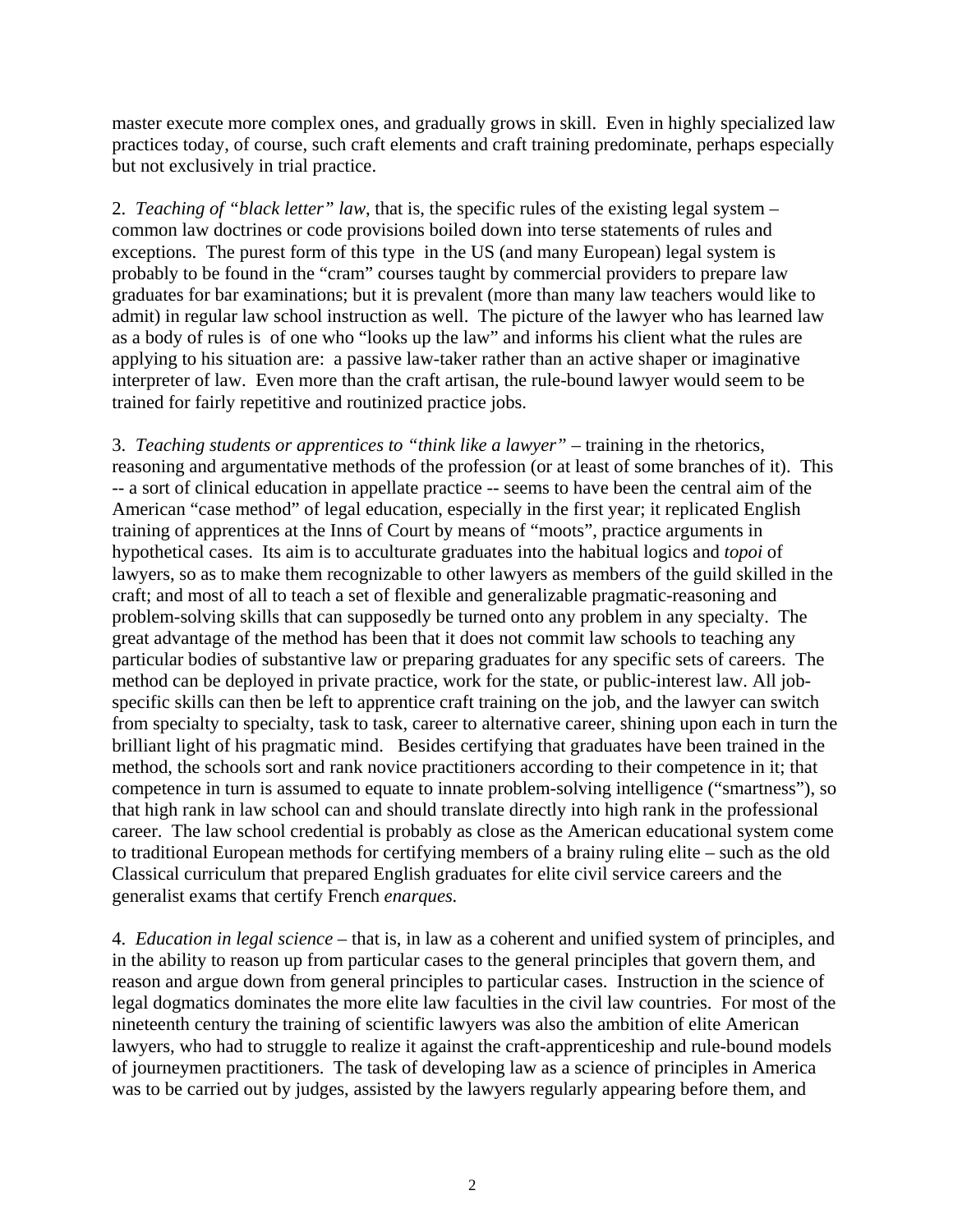informed by the treatises and articles of specially learned lawyers.

 This ideal was institutionalized in the new law schools pioneered (after 1870) by Dean C.C. Langdell of Harvard. Langdell conceived of his "case method" as a method of teaching cases that would illustrate the general principles of private law science. His aim was to educate an elite professional corps of "counselors" – appellate advocates – trained in legal science, who would in time become judges; and also, following the German model, to develop a corps of fulltime legal-academic teachers and scholars, whose historical and analytic treatises would rationalize law into a truly scientific order, all for the edification of the judiciary and corps of senior advocates. (This was to be an exclusively private-law science; public law had no place in it.).

 But the case method rapidly lost touch with any overall conceptions of the architecture of private law and was converted into a method for teaching "thinking like a lawyer" (as well as a - quite remarkably inefficient -- method for imparting knowledge of "black-letter" law). During and after the dominance of "legal realism" in elite American law schools (1920-1940), the case method became something else as well -- a critical method for attacking dogmatic legal science, by showing that its "principles" were useless for deciding particular cases. "Thinking like a lawyer" came to mean, among other things, acquiring the skill of disregarding the purported dogmatic rationales for decisions expressed in legal doctrines, and looking for the 'real" factors influencing decision. These factors were to be found in some subtext of (usually inarticulate and unexpressed) function or policy.

## Law as Policy

 This skepticism about the dogmatic basis of legal principle led naturally to a view of legal education as *Education in law as policy*, or more ambitiously as education in policy science (or sciences). This can take many and varied forms

5. *Policy as a supplement to traditional law teaching*. Virtually all American law schools since 1950 have registered the influence of legal realism by adding policy arguments to the stock of conventional argumentative and reasoning modes that teach students to "think like lawyers." Policy enters most law teaching – as it does the conventional reasoning of judges and the lawyers who argue before them – only in discrete little snippets. It sometimes appears as vague maxims suggesting general approaches across a field of doctrine -- "the policy of our law is, that a loss should lie where it falls," "the general policy is that men of sound mind should have full liberty to make their own contracts," and so forth. The second appearance is as brief ad hoc functional justifications for existing established rules: that their purpose is to protect security of expectations, or offer incentives to make improvements, or facilitate ease of administration. And the final form is the expressly purposive argument offered as the tie-breaker in hard cases of conflict or ambiguity or as the deliberately innovative move in the frontier or cutting edges of doctrine perceived to be in progressive flux. In this mode however all three kinds of policy discussion must be kept short. The policies are wildly miscellaneous; there is no attempt to reconcile inconsistencies and conflicts among them; they are not synthesized into patterns or ever analyzed at length.

Some skill in ad hoc policy analysis, in short, has been included in the package of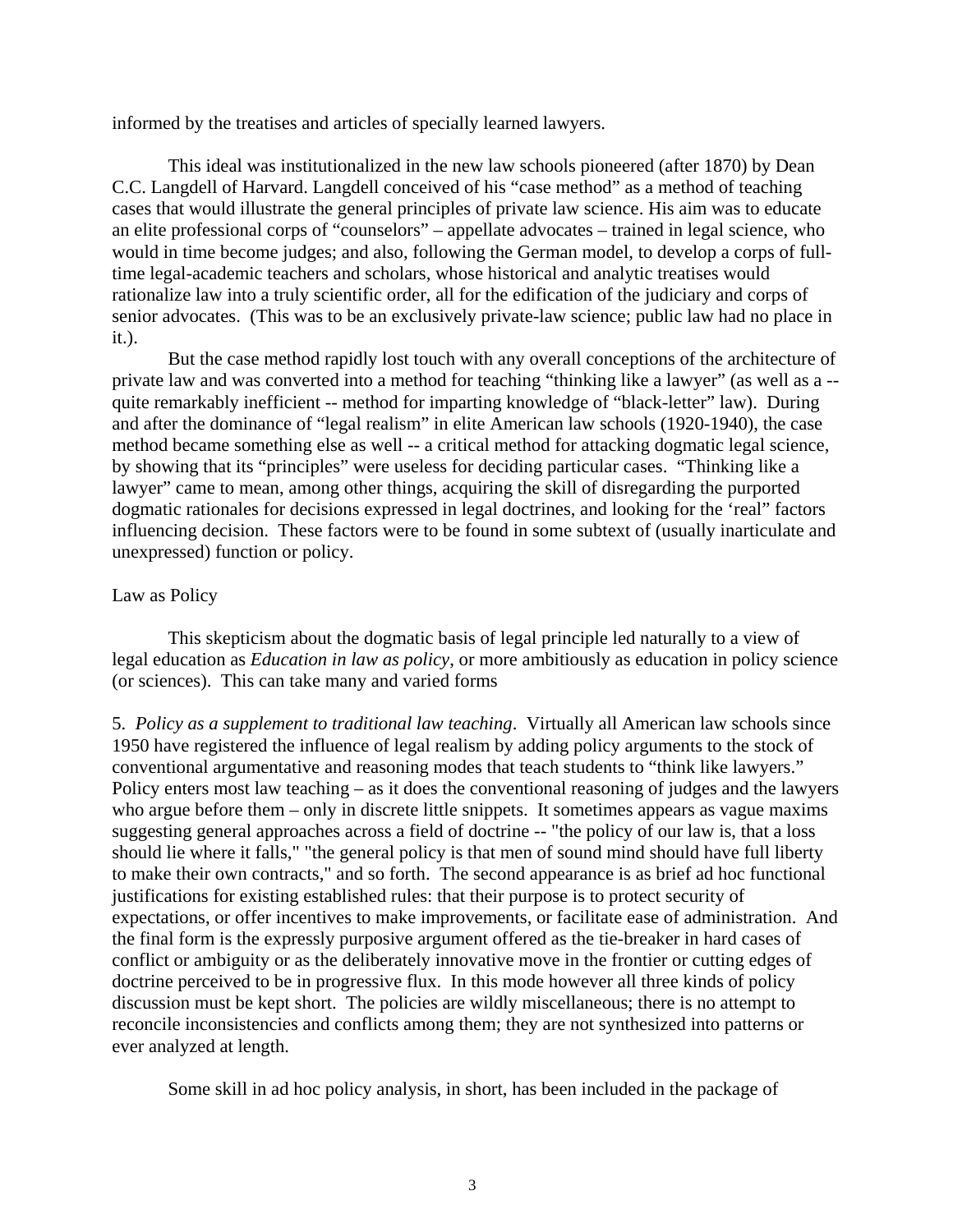generalist problem-solving competences – useful to lawyers no matter what jobs they are doing. Implicitly however ad hoc policy analysis – like the doctrinal analysis that it supplements – is chiefly designed for judges and lawyers arguing to judges.

"Policy" can also be taught more systematically.

6. *Policy as instrumental techniques of legal-technocratic engineering*. Perhaps the easiest path of access for instruction in not-strictly-legal policy disciplines is in the modest but obvious useful role as instrumental to already well-defined and established legal roles and tasks – the role of handmaiden. Every business lawyer should know something of accounting principles and methods, for example; and increasingly some basics of finance theory as well. Antitrust lawyers obviously need to know antitrust economics, not only just to ask the right questions and understand the answers of expert economists, but because economic theory has become incorporated into doctrine, as it has for lawyers representing regulators or regulated industries. It's at least arguable that criminal lawyers need to understand psychiatric theories of insanity and diminished capacity; family lawyers something of child psychology; environmental lawyers of a whole range of ecological sciences; employment-discrimination lawyers of statistics, etc. So the case for teaching policy is clearly smoothest when some command of these auxiliary disciplines has become a regular part of regular lawyers' jobs.

7. *Policy as the social architecture of the legal system*: *education of lawyers for statecraft*. The most ambitious conception of the role of policy teaching in legal education is not as a supplement or technical handmaiden to law, but as the foundations of all law. Law in this vision is not an autonomous mode of thought or social ordering, but simply a means of executing policies. Even if legal education for pragmatic reasons may take the initial form of teaching cases, rules, codes or modes of distinctively legal reasoning, its central purpose is to relate the legal materials to norms and purposes underlying them. In the Anglo-American tradition, idea of law as a policy science is first and most brilliantly developed in the eighteenth-century Scottish school of Jurisprudence, Moral and Political Economy of Adam Smith, David Hume and their colleagues -- where it's called the Science of the Legislator, or Science of Legislation. Recall that Smith's *Wealth of Nations* started out as a section in his *Lectures on Jurisprudence* on the policies to be pursued in the exercise of state police power. Law, to this school, was part of an aggressively reformist interdisciplinary enterprise of "improvement" -- a blend of moral philosophy, political economy, and the comparative historical sociology of legal practices and institutions -- designed to purge the existing legal regime of its obsolescent features and reconfigure it to the needs and ethical values of a modern commercial society.

 This very broad form of legal education evidently anticipates an important social role for lawyers -- or rather, since many of the people exposed to it will probably do something other than practice law -- for people thus educated. Clearly they are expected to be active shapers of law and architects of legal policy – lawyer-statesmen.

 In the early American republic engagement in statecraft was part of the accepted business of the practicing lawyer in the new world from the Revolution onward: "We are statesmen," as the leading Massachusetts trial lawyer (and U.S. Senator) Rufus Choate put it, "because we are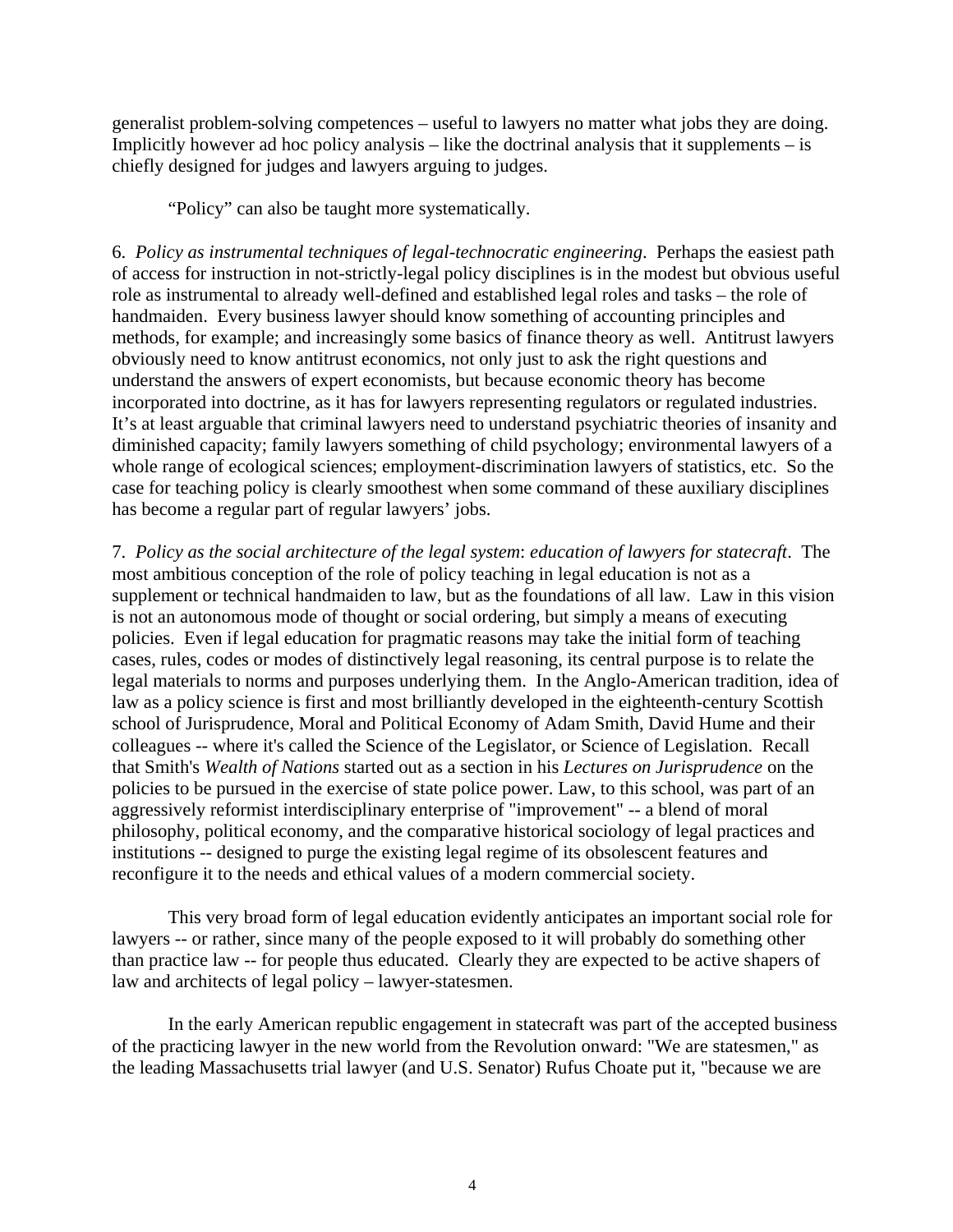lawyers,"<sup>1</sup> -- meaning that lawyers in the early republic, far from sharply separating the functions of the lawyer and the legislator, thought of themselves in Tocqueville's terms, as an aristocracy of merit with a special social responsibility as guardians and reformers of the laws. This responsibility was to be discharged in two dimensions -- the construction, elaboration and maintenance of Constitutional frameworks, and guardianship of Constitutional norms in a liberal republic; and the conversion of English law with its "narrow, arbitrary and mystifying spirit", its dysfunctional procedural technicality, obscure vocabulary and archaic remnants of the "feudal" law to the requirements of a liberal commercial republic. This program implied an extensive "legislative" reform agenda: getting rid of "feudal" modes of inheritance, of indentured servitude, imprisonment for debt, some of the total disabilities of coverture, non-inheritability of illegitimate children, restraints on alienation, the simplifying of conveyancing and real actions; abolishing wage and price regulation and other mercantilistic "vexatious details of municipal regulation"<sup>2</sup> such as compulsory terms in the contract of employment, sumptuary laws, and interstate barriers to trade; and installing in their place a body of facilitative rules, enterprise forms, a workable bankruptcy law.

 In short the lawyers of the early American republic prepared to perform several public functions as well as the private ones of advising clients. They saw themselves as expert advisors to judges, ones who would eventually become judges themselves, and thus as both (a) lawmakers, as common law judges, of private law; and (b) guardians of fundamental constitutional principles enforced by the courts, a co-equal and independent branch of government, even against the legislatures. They also saw themselves as expert advisors to executive and legislative branches of government, and as elected and appointed officials.

 This set of public functions would seem to call for an education on the Scottish model; and indeed leading lawyers of the early Republic usually recommended such an education. For them the ideal image of the lawyer combined the Scottish scientific legislator with the older liberalhumanist ideal of the Ciceronian orator-statesman, the fearlessly independent spokesman for republican liberty.<sup>3</sup> Jefferson's notes on teaching law at Virginia, for example, proposed a curriculum of the "common and statute law, that of the chancery, the laws feudal, civil, mercatorial, maritime and of nature and nations; and also the principles of government and political economy."<sup>4</sup>

 Education in the principles of legislation -- including moral philosophy, political economy, and comparative history -- remained a general aspiration of the elite bar until the end of the 19th century. All the conditions favorable to such an education were present but one – student demand for it. Repeated attempts to institutionalize in schools it fell flat, even where some kind of university-connected legal education was implemented. Columbia's experience

<sup>&</sup>lt;sup>1</sup>Rufus Choate, The Position and Functions of the American Bar, as an Element of Conservatism in the State [Address to Harvard Law School, 1845], in Addresses and Orations of Rufus Choate 133, at 154 (3d ed. 1879).

<sup>2</sup> Timothy Walker, *American Law* (1837) at 291

<sup>3</sup> See Stephen Botein, Cicero as a Role-Model for Early American Lawyers, 73 *Classical J.* 313

<sup>4</sup> 1 Hofstadter & Smith eds., *American Higher Education: A Documentary History* 230-31.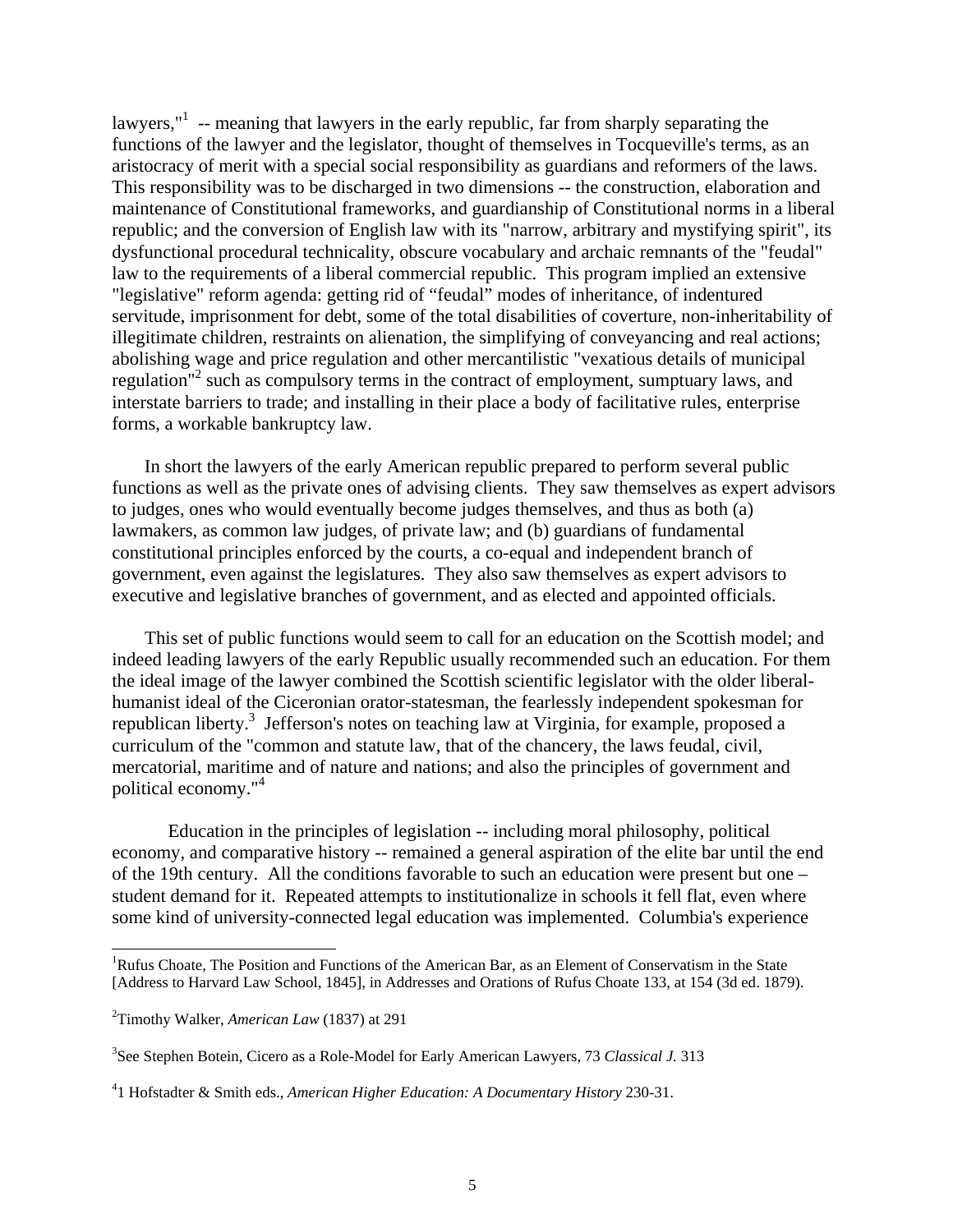was typical: its original 1857 plan for a Jurisprudence curriculum included Modern History, Political Economy, Natural and International Law, and Civil and Common Law; but by the following year it was clear that in order to attract any students the course would have to be pruned back "those branches of Municipal Law, usually and appropriately pursued for obtaining a license to practice," with the hope that occasional lectures in the "kindred subjects" or "superadded Studies" might be offered as an extra sweetener once the students had been drawn  $\sin^{5}$ 

 The problem seemed to be that although the elite American profession was indeed – just as it claimed to be – the preferred route of access to the elite class of elected and appointed public servants, and, both in private practice and public office, guardians and reformers of basic procedural and substantive rights and norms, there was a thin market for the type of liberal education that the elite thought appropriate training for the functions they actually exercised.. Most young men wanted a more immediately practical training for legal careers, which until the end of the nineteenth century was something combining apprenticeship and black-letter models – form-books plus Blackstone's (or the Americanized Blackstone, Kent's) *Commentaries*.

 After 1870 Langdell and his Harvard successors instituted a new and much more demanding intellectual standard for American legal education, but they deliberately rejected the liberal Scottish model in favor of a much narrower model of law as private-law science; and they strenuously resisted any attempts to turn their school, or law schools following their example, into academies that would train graduates in public policy for public careers. They turned their backs both on the rich American traditions of public-law scholarship and statesmanship; and the emerging roles of lawyers in the new administrative state. It was partly in revolt against the narrowness of the Harvard model that there emerged a revival of interest in law as policy and policy science, and in the normative foundations of law.

 In the 20th-century USA the most ambitious experiments -- too ambitious to last, as it turned out -- were those of Columbia Law School in the 1920s and Yale in the 1930s to revise the curriculum around a "functional" approach to law conceived of in social science, rather than legal science, categories and objectives ("social control", "innovation", "economic security"). Probably the mot successful realizations of the project have come in very recent times: first, in the re-ordering of public law around norms of equal justice, equal opportunity, and equal citizenship; and most spectacularly, in the rise to dominance of several major law schools by teachers of law and economics proposing to rationalize and reform both public and private law as driven, actually or potentially, by norms of efficiency or wealth-maximization.

 Education for statecraft in practice tends to take one of two major forms – liberalhumanist, or economistic. The brilliant Scottish combination of the two is rarely achieved. In present-day US law schools, for example, those who aspire to broad learning as the basis for an education for legal statesmanship tend either to draw on the humanist disciplines of history, philosophy, and cultural studies; or, alternatively, on economics and its affiliated disciplines (political science public choice theory, positivist-behaviorist social science). There are faint signs of a possible rapprochement between these two intellectual cultures in subfields such as the

<sup>5</sup> Julius Goebel et al., *History of Columbia Law School* 27, 28.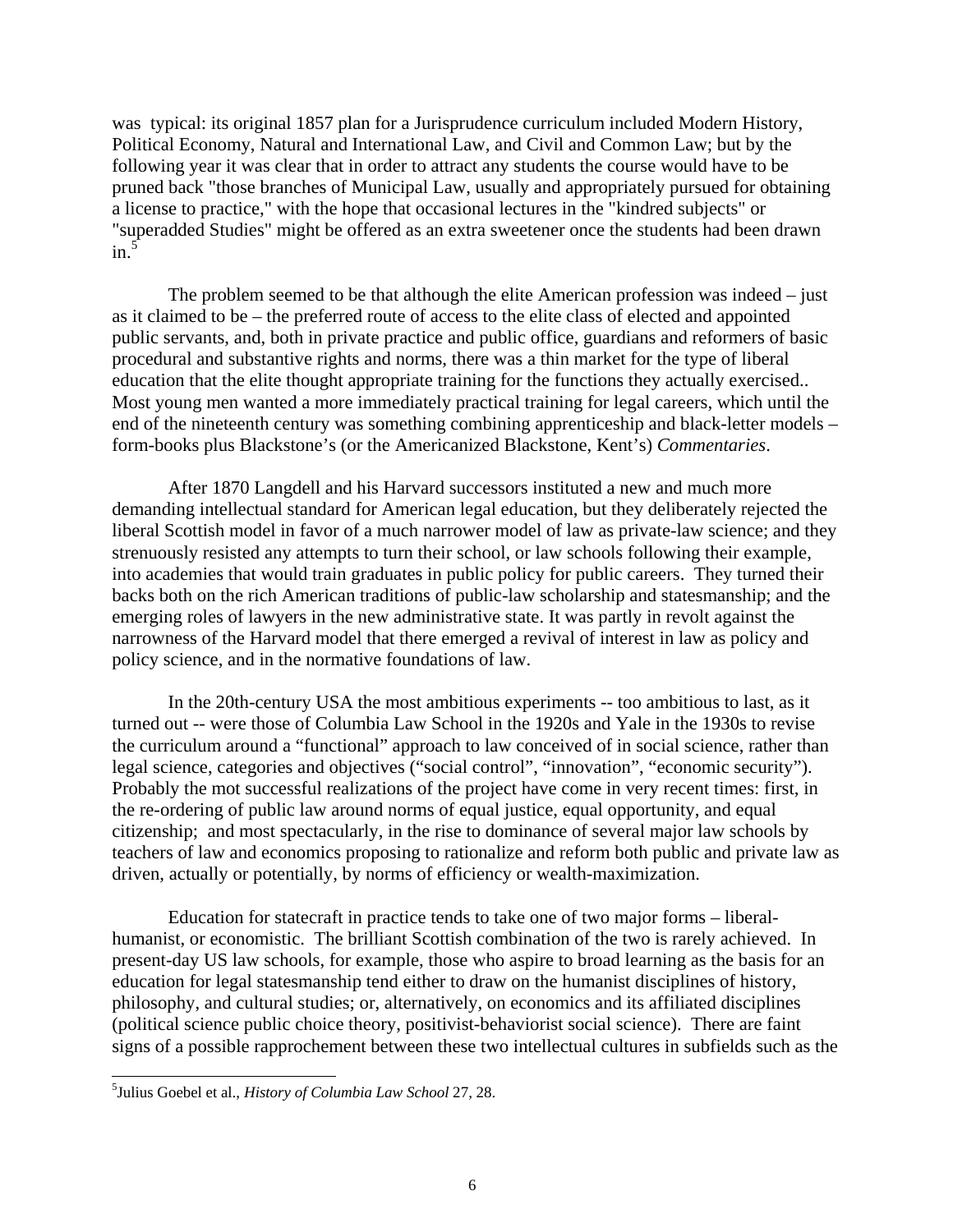study of social norms. But mostly their devotees work on different problems, lawyer-humanists on issues of equality and identity, race and gender; lawyer-economists on business law and the organization of the economy; and they rarely cite each other's work.

 All the modes of legal education mentioned so far take the professional training of lawyers for professional tasks to be their primary goal. Some of the methods are relatively narrow and conservative, such as #1, craft training, #2, black-letter law, or #6, technical instruction. Some however are at least subtly driven by reformist purposes: #3, training in thinking like a lawyer, especially coupled with #5, training in policy argument, and #6, training in auxiliary policy sciences, has been designed to try to improve the average level of practice, by giving lawyers a more extensive, and more sophisticated vocabularies of argument, to practice their craft. And training lawyers to be #4, legal, or #7, social scientists are explicit attempts to raise lawyers' eyes from the insular worlds of normal craft practices to see their work as parts of, and ideally conducted in the service of, a wider whole and broader ends. Legal and social scientists have never hesitated to pronounce critical judgments on existing legal practices, whether judicial, legislative, or professional; indeed teachers in such traditions see it as one of their essential functions to identify the broader purposes of law and evaluate whether existing law serves them.

 Still the basic standpoint of teachers of all these methods is that of the insider to the legal system, even if sometimes critical insider. Yet it is inevitable that once law teachers begins to examine the norms, principles and policies behind existing legal practices, and especially when they begin to look into other disciplines to do this, and when (I am anticipating here the next section) the norms and rewards for their work come increasingly from the academy rather than the professions, that their perspectives should begin to shift towards those of outsiders, either detached-disinterested or engaged but critical.

#### Outsider Perspectives

 8. *Legal education as (at least partly) the disinterested and objective study of law, legal systems, and law in society* – historical, comparative, sociological, anthropological, economic, philosophical or as a branch of cultural studies (law as a repository of rhetorics and narratives). Usually legal academics have been led to this vision of law schools and their functions by an indirect route. Starting out by looking to other disciplines for insights into how law works so as to make it work more effectively, or to rationalize and explain it more persuasively, they have found that the new insights tend to undermine conventional notions of law and its effectiveness, or even to displace law as a significant category of analysis. To give an example from my own field of legal history: lawyers first turn to history to explain and rationalize current doctrines, for example to find grounding for arguments in "original meanings" of statutes or constitutions., or in progressive evolutions from early and primitive to later and more developed forms of doctrines, or in the practices of idealized legal cultures, such as those of classical Rome or pre-Norman England. But what they actually discover are societies and legal systems very different from and alien to our own; and the supposed continuities based on generations of distortion and misunderstanding. Similarly, legal sociologists undertook the investigate the "law in action" to see where it fell short of "law on the books", so that the "gap" could be closed. What they often found was social action serving purposes wholly unrelated to, or drastically conflicting with, the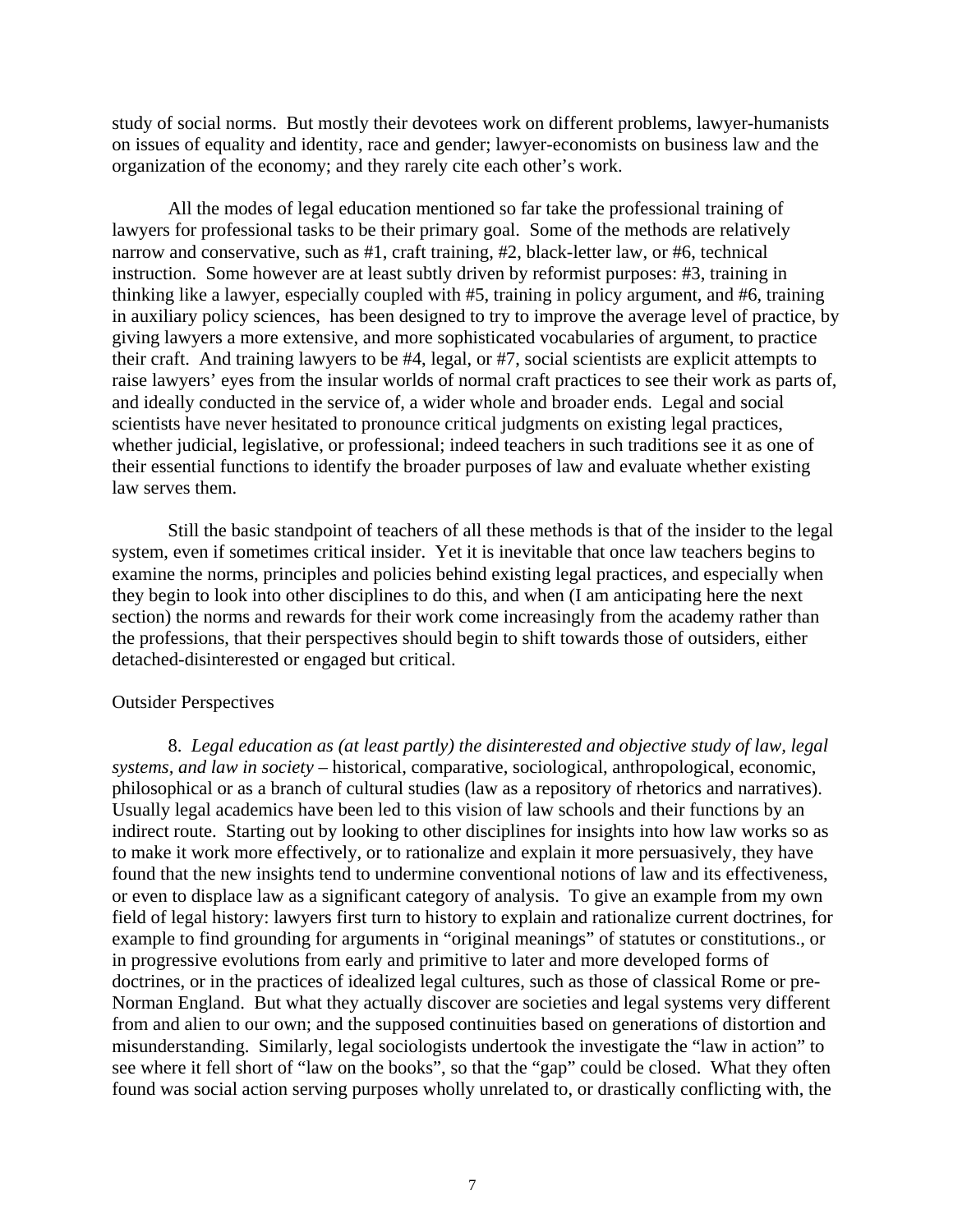formal ends of law. Instead of learning how law could more efficiently control society, they learned of the futility of legal enactment, or of its perverse and unintended effects. Confronted with such abysses opening underneath their feet, many academic lawyers said, Our first task must to map these new worlds and simply try to understand.

 This view of the law teacher as the detached observer of law and society has naturally gained adherents with the increase in the number of law schools and law teachers, and the increasingly inter-disciplinary orientation of law teaching. The models such law teachers imitate are in other departments of the university and in academic associations, not in the legal profession.

 9. *Legal education as an occasion to inculcate critique and programs for reform of the current legal-social order*. In this last conception the academy, or anyway some part of it, plays a distinct role in society and the profession, that of outsider-critic, gadfly and reformer. This role, as I've already said, is implicit in several of the ordinary modes of pre-professional law teaching described above; but in this last mode the critical role is explicit and primary. The idea is that is precisely because we are not caught up in the pressures, biases and incentives of practice that we can afford to view the legal world in a critical spirit. We ought to use, and help our students learn how to use, legal and extra-legal study and analysis not just to justify practices the legal system currently favors, or to reform them incrementally, but to speak truth to power, to expose such practices to be fundamentally unjust or inefficient if they are so; and to explore alternatives, including radical alternatives. The social roles imagined for products of this training – in addition, of course, to more academics – are those of vanguard activists for publicinterest groups and NGOs, of public intellectuals, and of defenders of and advocates for social movements and visionaries of social change.

 10. *Legal education as a training ground for vanguard social change activists*. "Critical" law teachers may perceive their work as potentially useful to reform movements, both in sharpening their critiques of the existing legal order and helping them to imagine broad alternatives. But sometimes law teachers have aimed for a more direct effect on reform, and have seen their vocation as the formation of activist cadres prepared to engage in test-case litigation or lobbying and organizing for changes in legislation and administrative policy, or helping to organize and do the legal work for groups with a change agenda. This mode of training has never been a large part of any American law school, but one can find it in course taught by professors active in the New Deal in the 1930s and in the work of law school clinics, beginning in the late 1960s, in such fields as poverty, welfare rights, environmental and human rights law.

### Conditions for Innovation, Flourishing, and Survival of New Modes

 $\overline{\phantom{a}}$ 

 Having laid out these ten types of aims and methods of legal education, almost all of which are in active use in US law schools today<sup>6</sup>, I want to develop some fairly obvious points.

 $61$ . The significant exceptions are #1, apprenticeship craft training, which is almost wholly absent from the US law school curriculum except in legal writing programs and extracurricular moot court activities, trail practice courses and in clinical education; and #4, legal science, which although still central to European civil law systems and legal cultures derived from them, has almost entirely vanished from US legal culture.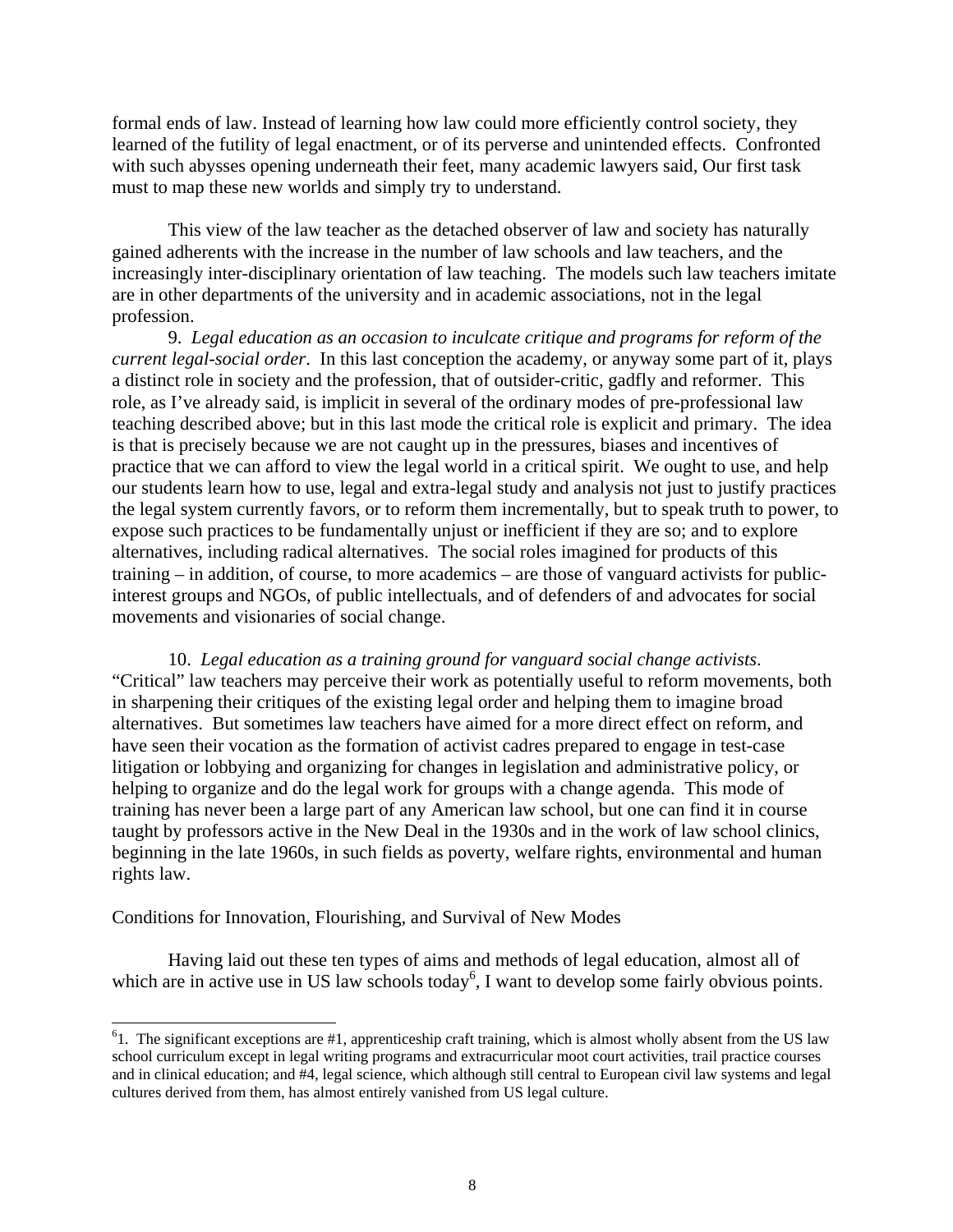First, to repeat that each of the modes described has a vision in mind of the kind or kinds of lawyers (or law-observers or law-reformers or public activists or intellectuals) that it wishes to educate. Second, that the viability of each of the modes – the likelihood that it will be adopted, imitated, survive and flourish – will depend on whether conditions of the wider professionalsocial-ideological environment are favorable to the performance of those law-jobs or social roles. To put this another way, in order to survive a mode of legal training must have jobs and careers and institutional niches or movements to attach itself to, to which it is (or at least is perceived to be) relevant. It must meet demands for the kinds of services that the people trained by it supply. But it must also resonate, or at least not be acutely disharmonious, with the class and economic and status interests of the legal profession (or of powerful state actors) and of lawyers' principal clienteles and constituencies.

We have already seen that although leading  $19<sup>th</sup>$  century American lawyers in fact lived out the careers of liberal-minded lawyer-statesmen, they never managed to institutionalize a liberal legal education. Similarly English lawyers and judges of the 19th century were certainly active in the construction of the British state: they served in Parliament; as judges they read and often expressly applied snippets of political economy; considerations of public policy were often alluded to in their arguments and decisions; as utilitarian public intellectuals, law reformers and social reformers, they drastically revised and simplified the procedural law and built the agencies of the new administrative state; as administrators of England's empire they practiced the Science of Legislation in the field on a grand scale as drafters of comprehensive codes of law and administration. But despite all this the professional culture of the English bar strenuously resisted any deliberate or systematic instruction in the policy bases of common law or legislation. It was more interested in protecting its autonomy as a narrow, insular, craft-based profession than in broadening its educational ambitions to turn out more of its conspicuous public exemplars. The founders of modern English law schools such as Oxford's had to struggle against an insular, ingrown, intellectually conservative profession of judges and lawyers who put no value on a scientific, or as we would now call it, a theoretical, training in law. Bright and ambitious young men entering the legal profession read classics rather than law; and got their legal educations from the course of dinners at the Inns of Court for barristers, or from crammers for the Law Society's exams for solicitors, and ultimately from apprenticeships. To validate their vocation English law teachers presented themselves as a humble corps of clerks, whose job was to synthesize and simplify the decisions of the real makers of common law, the judges, for the benefit of aspiring lawyers. Their typical work-product was the student textbook, usually published with a flattering dedication to an eminent judge; its function, as A.V. Dicey put it, being to "supply all the defects which flow directly or indirectly from a one-sided system of practical training. It is for law professors to set forth the law as a coherent whole...to reduce the mass of legal rules to an orderly series of principles...to [digest it] into a set of rules and exceptions...[A] few principles which sum up the effects of a hundred cases...can thus be understood and remembered."<sup>7</sup>

 In America conditions for escaping the apprenticeship model into a broader model of legal education were much more favorable, precisely because the organized profession was much

<sup>&</sup>lt;sup>7</sup>A.V.Dicey, Inaugural Lecture (1883), cited in David Sugarman, Legal Theory, The Common Law Mind, and the Making of theTextbook Tradition (1986), 26 at 30.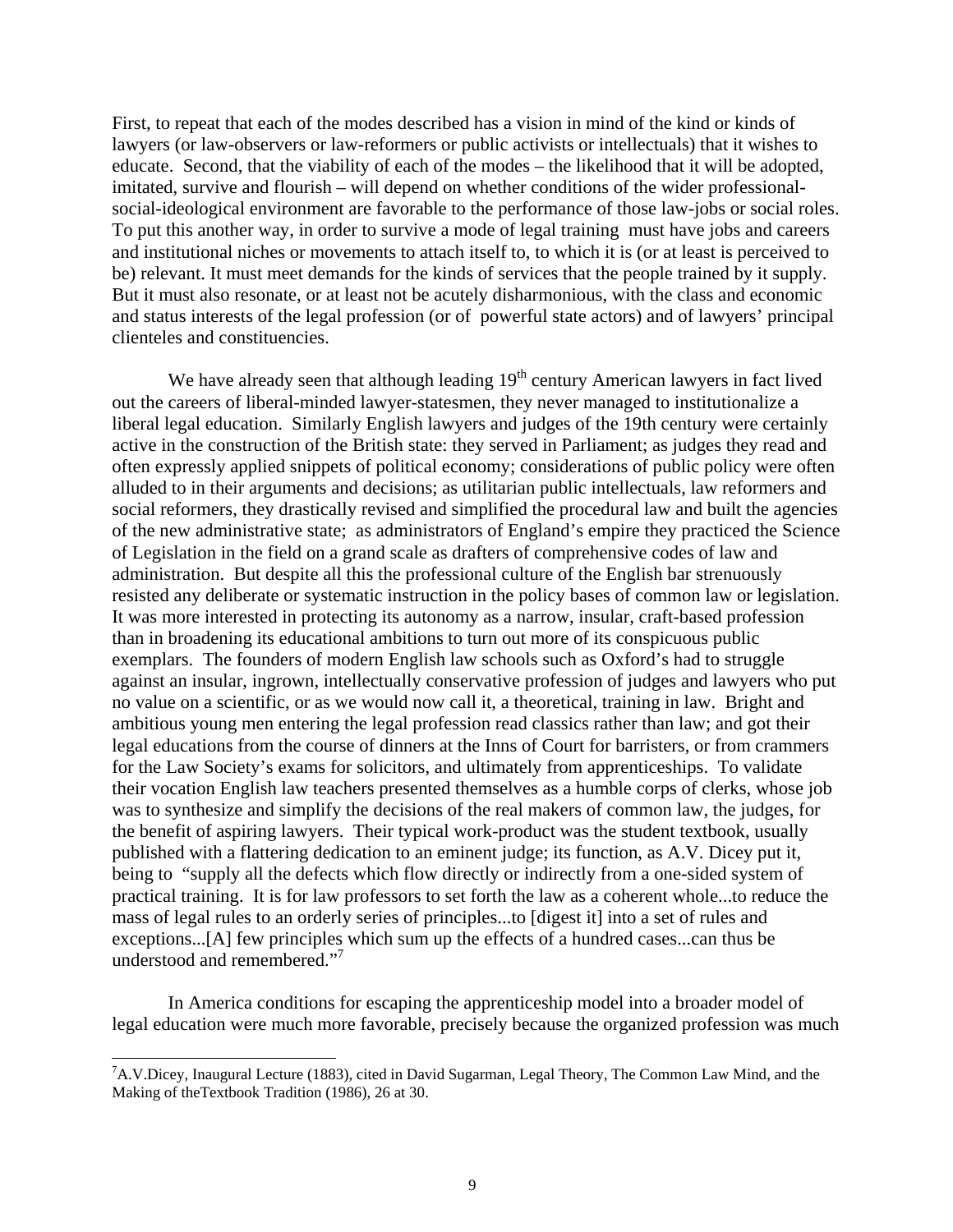weaker. Democratic hostility to guilds and guild privileges in early America had almost destroyed early bar associations and formal requirements for admission to the bar. The new American law faculties were thus able to innovate free of guild or state controls -- to set their own admissions policies, eventually requiring undergraduate college degrees as a prerequisite to admission; they gave their own examinations to their students and thus were broadly free to teach what they pleased; and – a very significant innovation – they hired full-time law teachers, not partly dependent on practice incomes for their support. These were important preconditions for imitating the German model of scientific legal education and research.

 But there were limits to their boldness, also conditioned by their political and social milieu. As I have already mentioned, at the time they taught an exclusively private-law science, turned their backs on public-law theory, and rejected the role of training lawyer-statesmen. Part of this caution was intellectual narrowness, part prudential. The great emerging great issues of public law – the authority of the federal government in the postwar South, the appropriate terms of capital-labor conflict, the regulation of industrial accidents, business and labor combinations, and rates and service of railroads and public utilities – were extremely controversial politically. Professors in other departments were fired for taking positions that trustees thought were too liberal on these subjects. A law dean trying to sell the practical virtues of a theoretical training to a skeptical and conservative bar might well want to avoid the swamp of interdisciplinary work and the third rail of public law and policy issues. This was true both of private schools, which were financed by alumni contributions as well as tuition payments; and of public schools, attached to state universities financed by state legislatures.

 Closer to our own time, similar though less stringent and more subtle considerations have inhibited the flourishing of "outsider" perspectives. Such perspectives can, of course, only survive at all where law teaching is a full-time occupation, and where the universities, not the profession, control appointments and professional status rewards. To their good fortune so far, unlike the natural and empirical social scientists, most US legal researchers have not so far depended heavily on outside sources of research funds (though they do depend on alumni gifts as well as student tuitions). If that should change – as it is likely to do with the growing importance of empirical research in law – law teachers will depend more on funding from the government and private corporations. Corporate sponsorship is already beginning to exert some of the same pressures on scholarly independence in law as it has conspicuously done in other fields such as pharmacological research. The critical outsider, even more than the disinterested observer, needs the protection of independent universities with strongly institutionalized traditions of academic freedom and law schools relatively free of the control of the profession and the state. These protections in the US are of relatively recent origin. Conservative alumni often tried to get law teachers whom they perceived as radicals fired in the 1920s and 1930s and most aggressively in the Cold War climate of the 1950s. These efforts only occasionally succeeded, but even when they failed they made law schools cautious about hiring left-leaning colleagues.

 My general point here is just that for law as either a technical or liberal science of policy to be taken seriously enough to be given an institutional home and support, some segments of the practicing profession must be sympathetic to receiving it. This is always a problem, because the science has to be incorporated into law without threatening either the lawyers' claims to monopoly of their mystery of indigenous craft techniques or the ideology of the autonomy and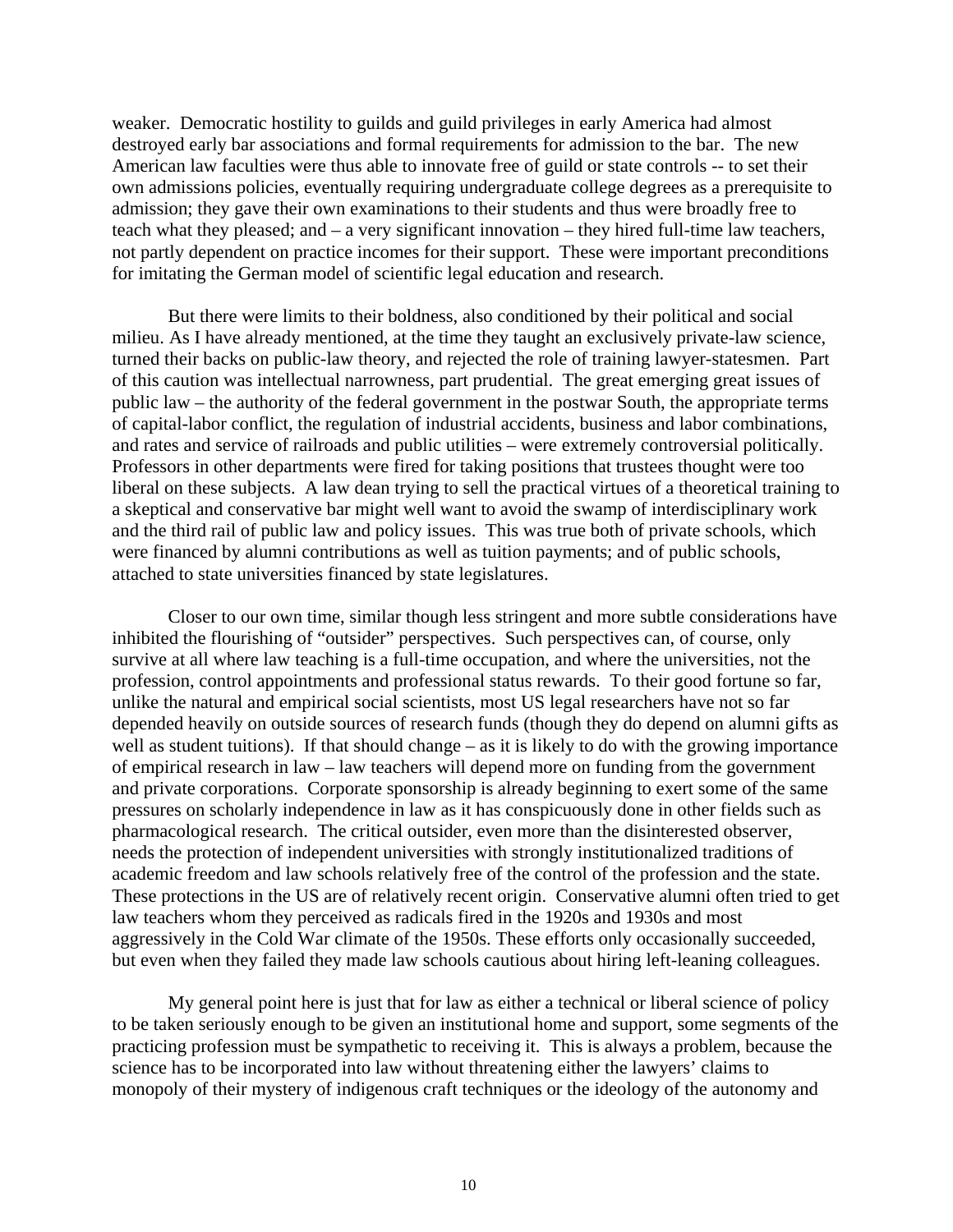neutrality of law, of the "rule of law" as something distinct from politics. Since "policy" cannot be or be perceived to be mere "politics" it has to possess, or seem to possess, an objective or scientific character. Yet to the extent that character is imparted through close study of another discipline, it isn't law; and to the extent that the policy sciences developed in other disciplines are contentious, borrowing from them means importing that contentiousness into the legal culture.

 Thus legal professions basing their claim to status on their autonomy, deriving from their monopoly of distinctive tasks, may simply not seize every opportunity to redefine their occupational roles -- and may actively resist ventures to expand their jurisdiction and prepare them for broader and more varied careers.. Many legal professions limit their functions to appearing in court, define specialties such as tax law as simply "not law", or classify all considerations of policy as "for the legislature" and thus outside their field. French *avocats* for most of the nineteenth century limited their functions to advocacy and "defense" of client interests, insisting on remaining independent both from the state and politics, on the one hand, and engagement in commerce on the other.

 On the other hand, major changes in external conditions can and do alter professions' definitions of their proper roles. The French *avocats* became more active in the state when the Third Republic opened opportunities for them to become lawyer-statesmen and policymakers. And they finally abandoned -- with perhaps altogether too much zeal -- their objections to commercial engagements after the 1970s, when they saw rival professions such as accountants and *conseils juridiques* (advisors) moving in on the growing and hugely profitable business of serving multinational corporations.<sup>8</sup>

 In the US, the longstanding ambition to amplify law training into a broad-based, interdisciplinary education for statecraft was finally realized with the arrival of the New Deal expansion of government in the 1930s. The most ambitious experiments I have mentioned, the Columbia curricular reforms of the 1920s and Yale's plans for merging law with social science in the 1930s, were disappointed. These experiments failed for several reasons. They were politically too far to the left for the comfort of some faculty, university administrators, and much of the practicing bar. They were often not thought through and sometimes dependent on existing social science theory and methods -- a primitive behaviorist positivism -- that was not useful for explicating any legal problem. They ran into heavy traditional lawyers' resistance. But mainly, I think, the reformers failed to make entirely plausible, even to themselves, exactly what sort of practice careers the "functional approach" was training people for, at a time when, just as in our time, most of their graduates went on to big-city corporate law practice.

 The New Deal seemed to help answer the question of what lawyers could do with their policy training. It provided both permanent and transient careers in the federal bureaucracy for a large number of lawyers. By 1939 there were 5368 lawyers in federal government service – and thus many more lawyers needed to represent the companies they regulated. In the 1940s and 50s a flood of articles pointed this out; and pointed out, as well, the private lawyer's role as a practical statesman in the architecture of private ordering structures that had to serve clients' long-run purposes and comply with regulatory statutes. The law schools, the authors argued,

<sup>8</sup> Lucien Karpik, Les Avocats (1999)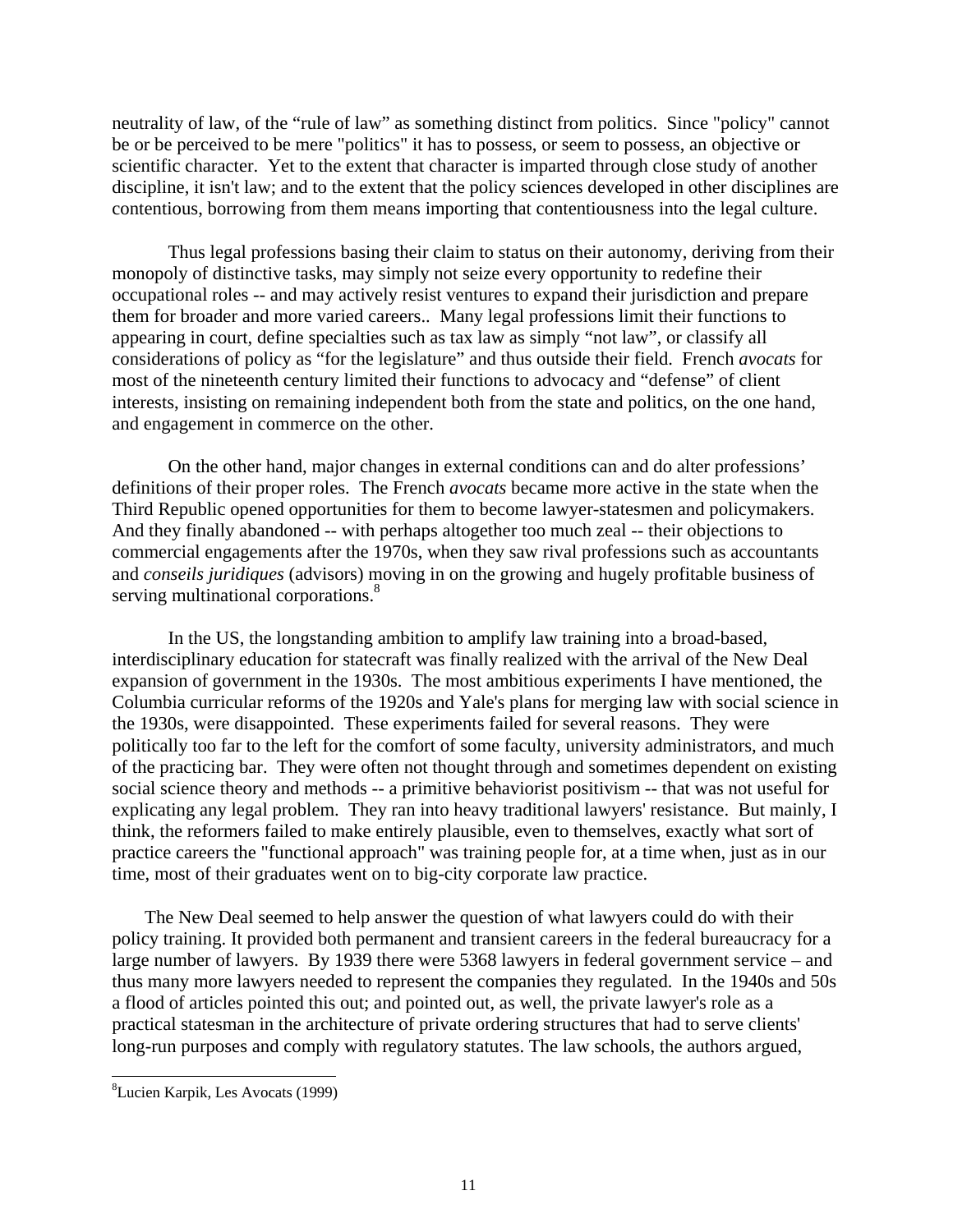needed to prepare people to master the substantive regulatory fields, the administrative processes of their new craft and to assess long-run social effects. To put this another way, the New Deal made the case that competent lawyers needed to acquire a new form of social capital, one that went beyond knowledge of court decisions and the capacity to analyze private-law doctrine. Ex-New Dealers returned to staff the major law schools. What actual impact did they have on the Law Schools? Less than one might have predicted. New Deal statutes were brought into the curriculum, where they were rapidly assimilated to the common-law model of doctrinal analysis. The first year remained the domain of nineteenth-century baseline rules of common law, subject to some modest policy reformism (the expansion of enterprise liability in tort and contract). The upper years were reserved for the New Deal statutes. But then case law glosses on the statutes became the subjects. The law reviews of the 1940s period are still full of substantive debates on regulatory policies. By the 1950s the great controversies that had convulsed the country were forgotten. The new framework was normalized. The jobs students were being prepared for were not framework designing jobs, but -- as lawyers for business, labor or the government - administering frameworks already in place. The big exceptions to his pattern were Antitrust and Regulated Industries -- new fields where economics had begun to colonize the field.

 On the other hand, Legal Realism and the New Deal brought policy studies, policy analysis and social science into legal research and teaching. Mostly this was what I've been calling policy as supplement, rather than policy as an object of systematic study; it was "thinking like a lawyer" with some policy thrown in. It was a curriculum that in many ways pretty well fitted the role of law graduates of the elite schools in the postwar world. In this world, lawyers in private practice (which is what the great majority of graduates still went into – argued before judges many of whom themselves practiced a modest form of legal-realist policy analysis, and increasingly before administrative agencies. Lawyers often began their careers with service in a federal agency and continued to move in and out of government. As advisors to corporations, many of them saw their job as counseling clients to comply with the basic policies and purposes of the regulatory framework. Most law professors were somewhat to the left politically of most practitioners – more committed to regulation of industry, more sympathetic to labor, definitely more committed to civil rights and civil liberties. But the method they taught, the "thinking like a lawyer" method with some policy analysis added on, did not seem to incorporate any particular substantive or policy commitments. It was a bundle of discourses and reasoning modes that could be turned, or so it seemed, to virtually any kind of lawyer's use in any situation. It turned out adaptable smart generalist legal-social engineers, and that was adequate for the conditions of the time.

 The New Deal began the process of generating the conditions for teaching law as an interdisciplinary enterprise in practical statesmanship. The Rights Revolution – the broad legal initiatives and social movements pioneered by the U.S. Supreme Court in the 1950s and continued by social movements and public-interest groups through the 1960s and 70s – vastly expanded those conditions. Like the New Deal, the Rights Revolution opened many new jobs and roles to lawyers – as architects of litigation strategies, lobbyists for and drafters of legislation, designers and administrators of administrative policies, intervenors (on behalf of public-interest groups) before administrative agencies, legal advocates for social movements such as the civil rights, women's, welfare rights and environmental movements, new government and foundation-sponsored lawyers for the poor – and, in the law schools, new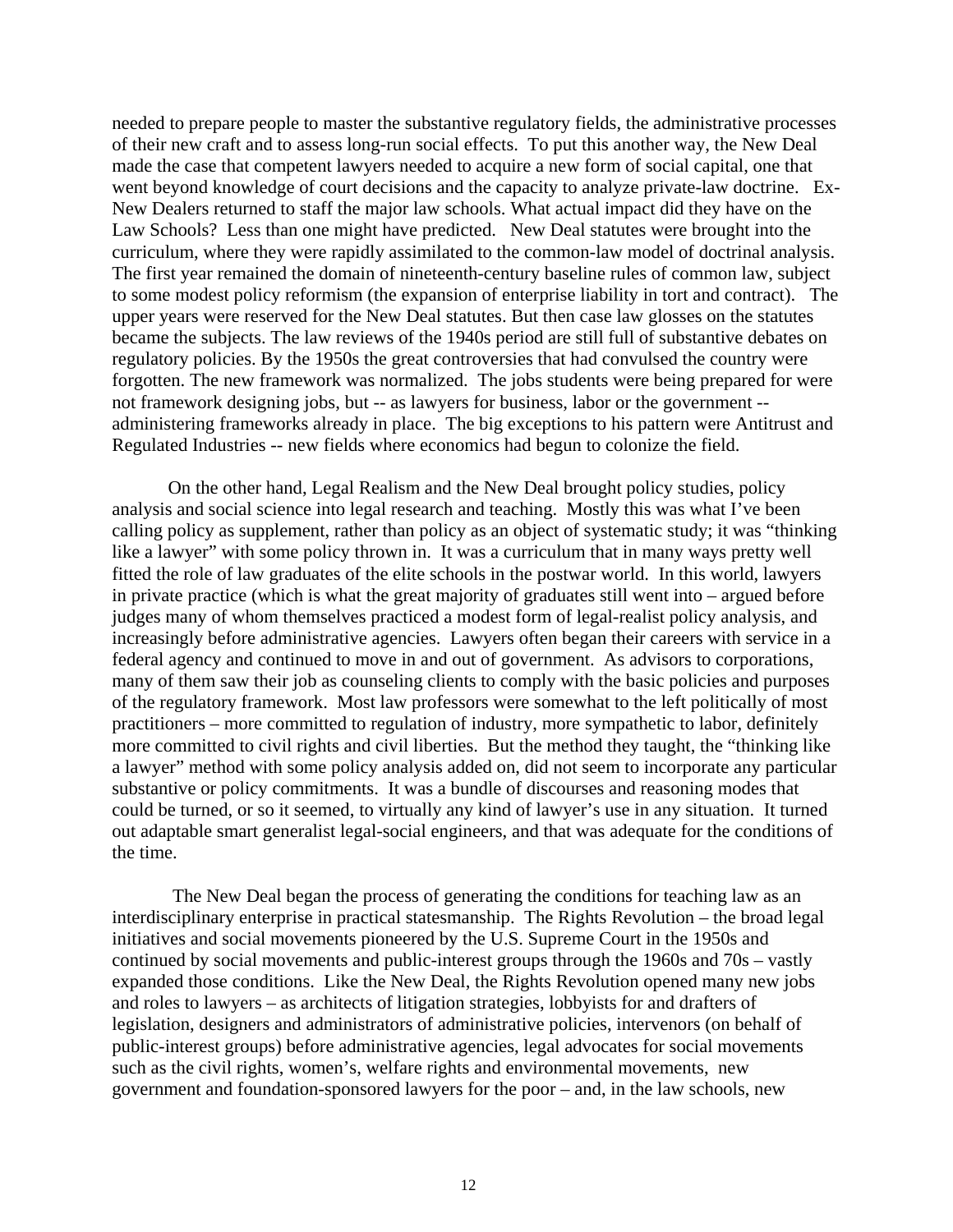poverty and public-interest-law clinical teachers. The movements to bring hitherto marginalized and excluded groups into full citizenship found allies at the very apex of the state and legal system – the federal courts, a series of liberal Congresses, and the federal executive from 1960 to 1980, under Presidents Kennedy, Johnson, Carter and even Nixon.

 At the same time, both the New Deal policies and postwar liberalism were generating a scholarly reaction, at first in the form of outsider-observer and critical positions, that was to greatly enrich the study of law as a theoretical and interdisicplinary policy science and branch of practical statesmanship. This was of course Law and Economics, especially in its conservative neo-classical schools developed at the University of Chicago. I think one has to give the credit to Chicago (along with the more liberal Yale-Calabresi versions of L&E) for freeing economic policy science in a law school setting from the enclaves of Antitrust and Regulated Industries, and extending and generalizing it to ordinary fields of private (and eventually even public) law such as property, torts, contracts, statutory interpretation and many more. Chicago L&E is all the more impressive a legal-academic achievement because for years it had to be carried on in a sort of political and intellectual isolation from the main currents both of legal-academic life and public policy-making. In 1980, with the election of Reagan, all that changed. Neo-liberal L&E, and conservative constitutional law (which spawned several new interdisciplinary enterprises such as "originalist" historical studies of the Constitution) were now allied to policymaking power. Conservative law professors became judges and appointed officials; their students joined the Federalist Society and found in its networks convenient corridors to influence and office. The conservative movement's forging of links between theory and interdisciplinary study in the law schools, and its application in policymaking in the state and legal system, has achieved an alliance of intellect and power as impressive as, if not more so than, that of Progressive-Realist thought and the New Deal.

 Rival fields of theoretical and interdisciplinary study have since emerged -- partly in reaction to, and in an effort to respond -- to the new dominance of L&E; but also because for various reasons every field of legal study in this period became more interdisciplinary from 1980 onwards. Shut out of other academic fields by job shortages, PhD's in various fields studied law and became law teachers. Universities demanded more scholarly production from law teachers as a condition of tenure. Liberal law teachers turned their intellectual energies to trying to defend the legacies of the New State regulatory and welfare states, and the Warren Court and Rights Revolution, that were now under attack.. Liberal policy analysts still had connections to institutions and mobilized groups – new social movements (environmental, disability, gay rights, etc.), public interest groups, human rights groups, and NGOs elsewhere in the world; and with the Clinton Administration's spell in power, 1992-2000, access to judicial and government jobs. Also left-of-center academics, having been shut out of power for much of this period, turned increasingly to outsider-observer and critical perspectives. (There has been a real boom in legal history, for example.) It seems that the broad and liberal study of law needs the prospect of power, of eventually being applied in practice and of potential jobs for those educated in it, to get going. But once established, it can benefit greatly from the relative calm of an interregnum in power -- in not having to respond to the pull of the everyday concerns of the policymakers. (The work of the Yale legal realists in the 1930s, for example, became significantly less intellectually interesting as they started to take the train every week to Washington.)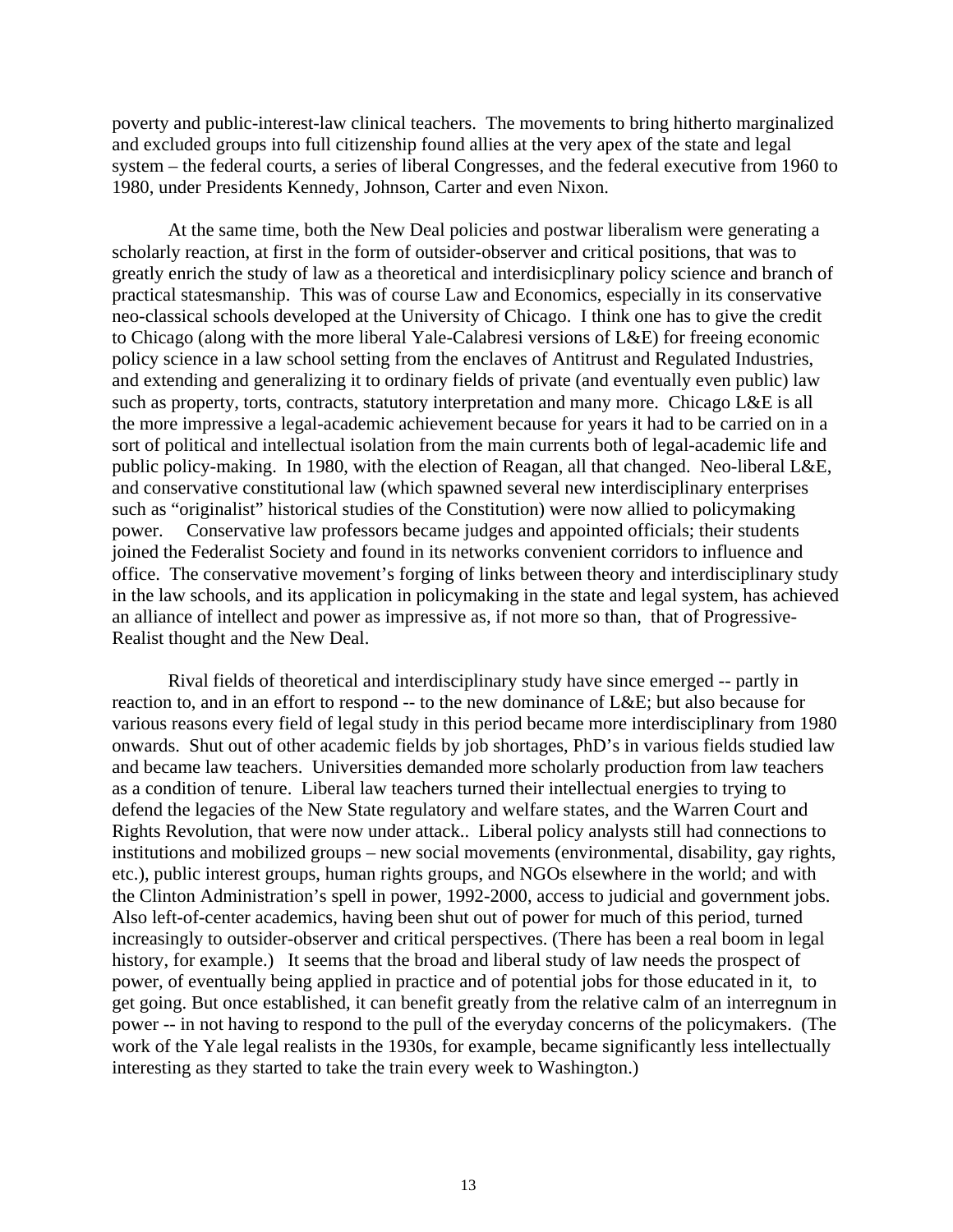Given the setting in which this paper is presented, let me close with some remarks about the export of modes of legal training. In a fascinating book that is still very much worth reading, James Gardner describes what happened when, in the first wave of US legal-reform exports in the service of "legal development" and the "rule of law", American lawyers brought the model of postwar American legal education to Latin America. They believed it was a universal method for producing pragmatic problem-solving reform-minded lawyers, released from bondage to reactionary formalism. Not surprisingly it was resisted by lawyers trained in the civilian positivist tradition – as well as by student radicals for whom it was insufficiently revolutionary. The program was better received among new cadres of public lawyers concerned with legaleconomic policy, as well as among law teachers long dissatisfied with what they saw as the narrowness of their tradition. But the American lawyers' big mistake was to assume that their method automatically carried with it the benignly liberal-reformist social consequences of its US origins, where it had been the method of Progressive social-democratic reformers who, in the 1930s and afterwards, had captured the state and made it the instrument of their policies. In fact legal instrumentalism set loose from its original political matrix could be turned to any set of purposes; and it turned out that the Latin American lawyers who found it most useful entered the service of repressive authoritarian states and of multinational corporations. Where lawyers and bar associations resisted the dictators, as in Brazil, Gardner points out, it was as spokesmen for traditional autonomous formalist rule-of-law norms, not policy-oriented instrumentalism.<sup>9</sup>

 There are similar problems with the new wave (post-1990 and still continuing, under the auspices of the World Bank and US Agency for International Development) of exports of American models of the "rule of law" and of pragmatic problem-solving instrumental law practice. These new models no longer carry with them the legacy of activist social-democratic or egalitarian legal policies, directed towards bringing subordinated, marginalized and excluded elements of society into full citizenship and achieving basic minima of security against old age, disability, poverty and unemployment -- but rather the opposite, the neo-liberal program for privatizing enterprises, dismantling security-providing state functions, and replacing them with what are imagined to be the optimal legal frameworks of property-protection and contractenforcement for free markets. Imported in tandem with neo-liberal ideology, the model of training for American corporate lawyering may have particularly toxic consequences. For that model still incorporates the instrumentalism inherited from legal-realist thinking, thinking like a (skeptical) lawyer, seeing law as a means to an end – the end in this case being what the client wants. The instrumentalist corporate lawyer has a wholly disenchanted or even cynical view of law, as simply a set of opportunities for, or obstacles in the way of, realizing his client's desires. In this view legal constraints actually bind only to the extent they are expressed and habitually enforced as the plainest positive commands; otherwise lawyers may, and if their clients' interests require it must, urge any arguable construction of law or fact, use any plausible strategy of delay and obstruction. Lawyers influenced by the "efficient breach" theories of legal economics go even further: "[Corporate] managers have no general obligation to avoid violating regulatory laws, when violations are profitable to the firm .... We put to one side laws concerning violence or other acts thought to be malum in se."<sup>10</sup> ...[M]anagers do not have an ethical duty to obey

<sup>9</sup> See generally James Gardner, *Legal Imperialism* (1982)

<sup>&</sup>lt;sup>10</sup> Frank H. Easterbrook & Daniel R. Fischel, Antitrust Suits by Targets of Tender Offers, 80 Mich. L. Rev. 1155,1168 n.36 (1982)